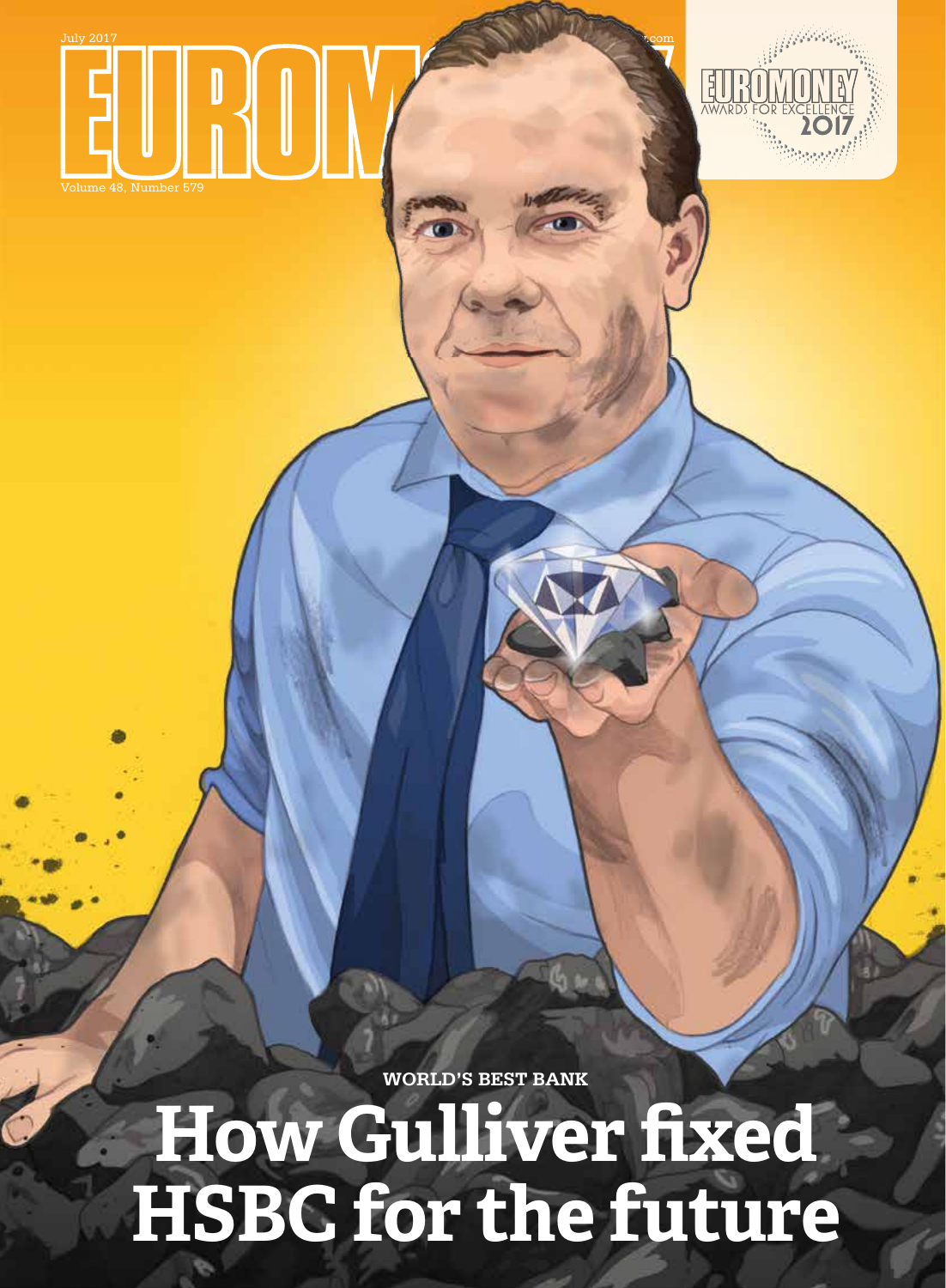$\hat{\mathcal{S}}$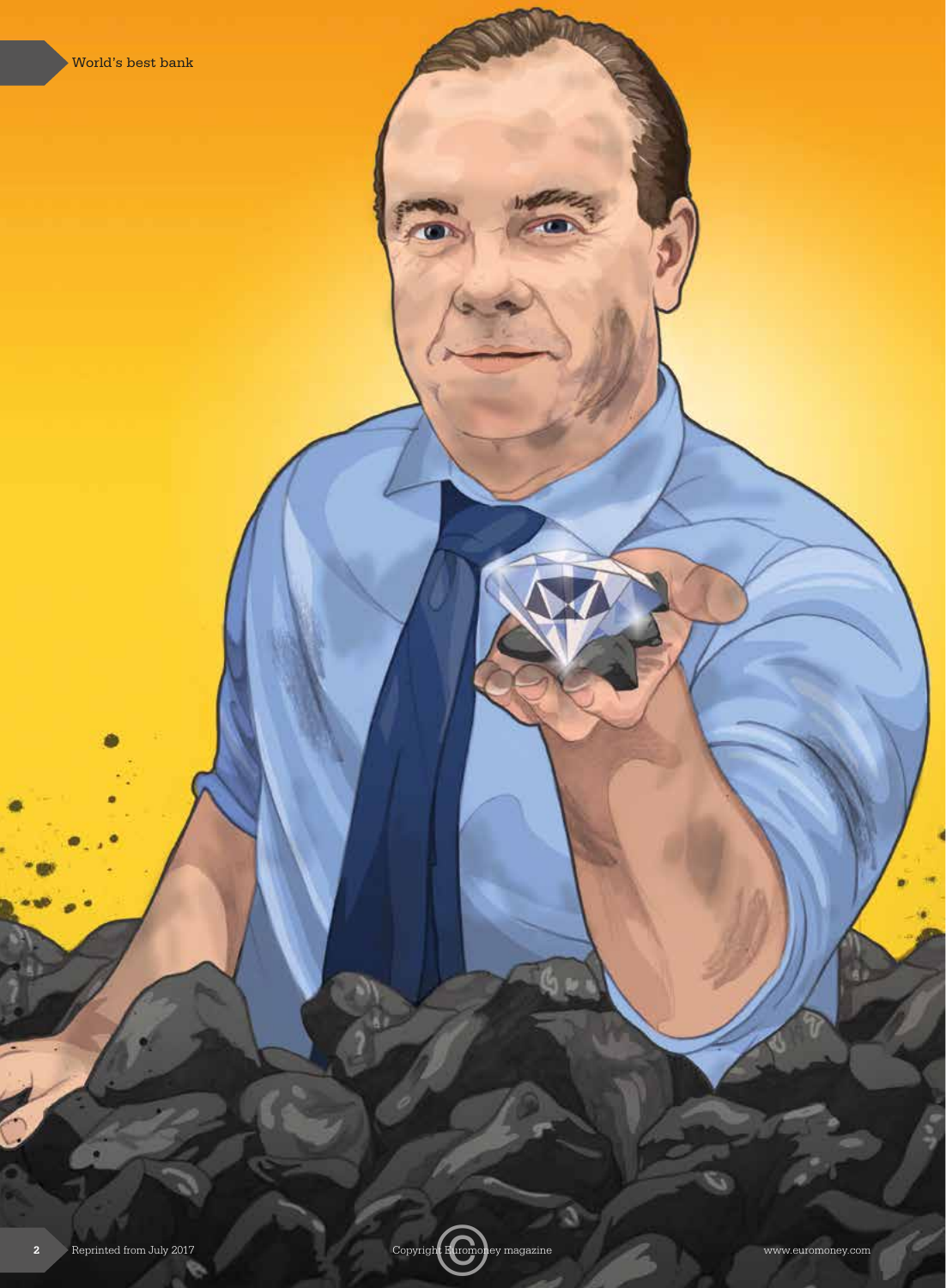## **WORLD'S BEST BANK**

## How Gulliver fixed HSBC for the future

As Stuart Gulliver's time as chief executive of HSBC runs down, the moment has come to acknowledge his achievement in managing the remarkable transformation of one of the world's biggest, most complex banks. Once a diffuse portfolio of unconnected banking franchises, it now starts to look much more like the jewel it should be: a properly managed network that can serve customers and reward shareholders by handling global trade and capital flows

By: Peter Lee Illustration: Matthew Hollings

**OPER THE MANUSE SET AND THE MANUSTER SURFERENCE AND HOTEL OF THE OF THE SEC. How will he feel?<br>
<b>OPER THE WANTER SET AND FIND SET AND FIND SET AND FIND SPOUL."**<br>
Gulliver has devoted his entire working life to HSBC. At th for the last time and no longer be an employee of HSBC. How will he feel?

"I'll be sad," he tells Euromoney. "But I will be proud."

Gulliver has devoted his entire working life to HSBC. At the age of 58, he feels it is time to hand the baton of leadership to someone else. That successor will benefit enormously from the legacy that Gulliver and his long-time colleague as chairman, Douglas Flint, leave behind. Over the last six and a half years, under their leadership HSBC has gone through a fundamental restructuring.

That transformation has been under-appreciated and in some quarters barely noticed. The headline numbers certainly do not tell the story. Gulliver became chief executive in 2011. In the financial year before that, HSBC's share price was around 700p, its return on equity 9.5%, and its underlying profits a little over \$18 billion – and the banking industry was still feeling the full force of the financial crisis. The share price, return on equity and underlying profits are largely the same today.

Here instead are the numbers to focus on. Since 2011, HSBC has shed \$290 billion of risk-weighted assets, the equivalent of a bank the size of Standard Chartered. It has exited 97 businesses and folded its tents in 20 countries, continuing to serve customers in 68 countries today, down from 88 at the peak. A balance sheet that reached nearly \$2.7 trillion in 2013 had come down to \$1.9 trillion at the end of 2016.

This is not some half-baked attempt at shrinking to grow. It is a bank which, in the years preceding this restructuring, had managed to add \$4 billion of annual costs with no revenue growth, that is finally getting a grip on its biggest financial problem, while at the same time controlling the defining threat to its continued existence: being used by criminals, tax evaders and worse.

Having set itself a target to cut annual operating expenses by between \$4.5 billion and \$5 billion, it is on target to achieve \$6

billion to \$7 billion of annual cost saves, even after investing at the rate of over \$1 billion each year since 2014 in new safeguards against financial crime.

In 2012 the bank had 1,200 full time employees in compliance. Today it has 8,300, accounting for 3% of its entire staff.

Meanwhile, the total number of full-time employees has fallen, from around 300,000 in 2011 to just above 235,000 today.

HSBC, which did not take a penny in state aid during the financial crisis and which has always been conservatively funded as well as strongly capitalized, has bolstered these signature strengths to new heights.

It may have struggled to deliver its target 10% return on equity to shareholders (although it reported a 9% return on tangible equity in the most recent quarter), but as well as being a low-risk bank it has always been a profitable one, in every quarter.

While other large global banks that were saved by taxpayers, and many that were not, cut or suspended dividends in recent years, HSBC maintained its own. It has paid out \$56 billion of dividends since 2011 – more even than JPMorgan – while retaining sufficient earnings to boost its common equity tier-1 ratio to 14.3% and its leverage ratio to 5.5%. And since 2011, it has generated \$20 billion in shareholders' equity from retained earnings.

It has managed all this even though the very low ratio of loan advances to customer deposits – now at 68% and which the bank once talked of possibly capping at around 80% – which frees it from liquidity risk and shows it as still the destination of choice for customers to protect their savings, has become a drag on returns.

When interest rates stood at 3%, HSBC's \$1.3 trillion of deposits might bring in around \$5 billion of revenue. Recently they have brought in next to nothing. The bank has been flying with one large revenue engine shut down.

Gulliver, Flint and their colleagues have achieved all of this under the cloud of a US deferred prosecution agreement (DPA) stemming from a period before they took control. The DPA has had an impact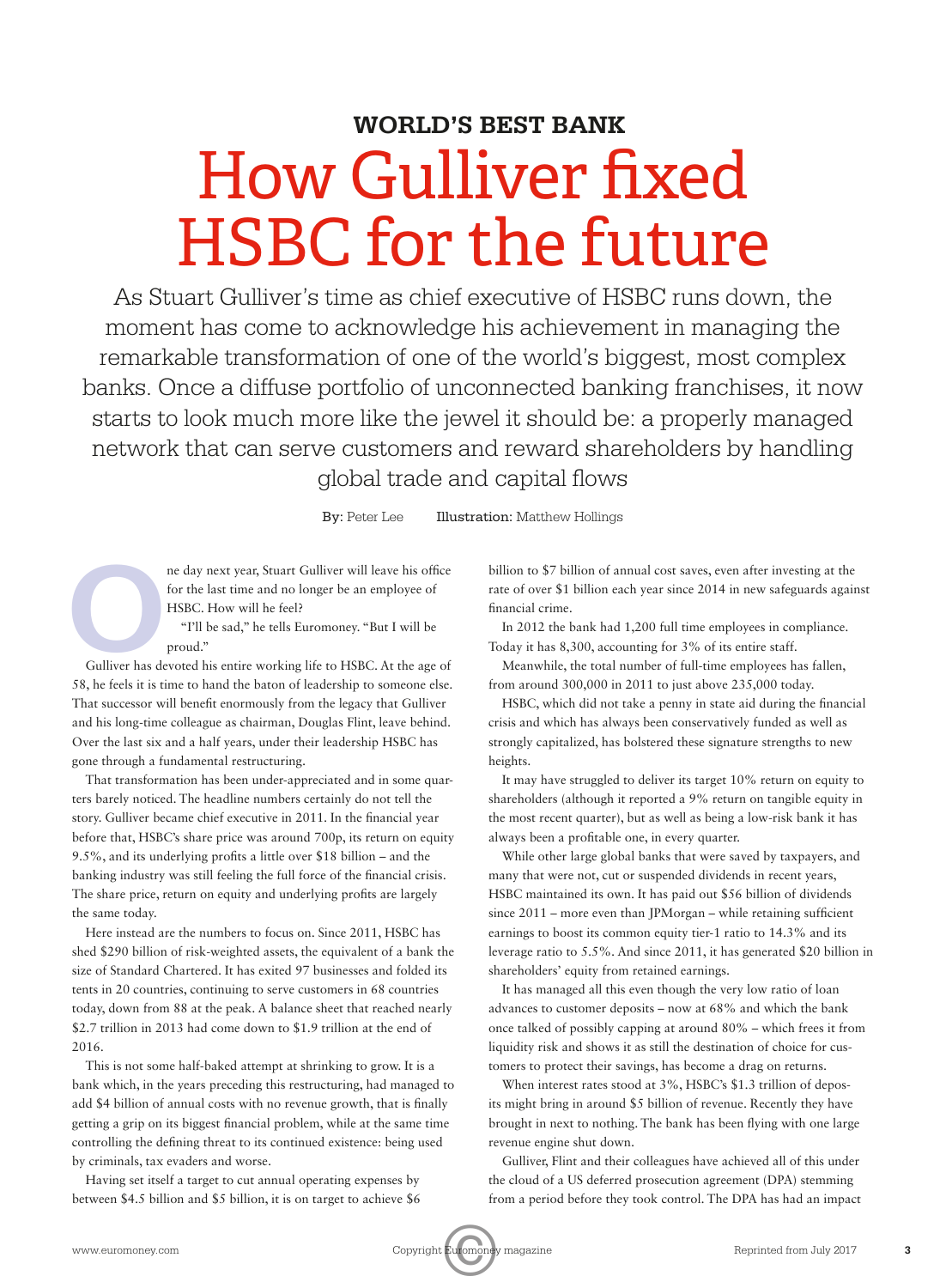

*"This job needed doing and it fell to my generation of leaders to transform HSBC. I never lost my resolve that we were going about things in the right way. I've given my life to this company. I know its DNA"*

### Stuart Gulliver

not just on morale, but also on the bank's ability to win new business.

Most importantly, Gulliver has transformed the way this global bank is run. What was once a federation of 88 separate country businesses has become a much more coherent entity, with four global business groups, 11 properly resourced support functions and five regional divisions reporting to the chief executive and to the holding company board.

As that transformation now moves towards fruition, as the underlying earnings power of core businesses re-emerges, as investors regain faith in the value of the franchise, as its customers give HSBC more business, as the bank repositions for growth in Asia and sticks to its mission of financing cross-border capital flows and trade in a more protectionist world, HSBC is in a great place.

It remains to be seen how students of the bank's history will eventually judge him, but it strikes Euromoney that much of Gulliver's time at the very top will have been spent sorting out a mess of other people's making: a banking group that had grown into a series of franchises, growing costs faster than revenues, with disjointed processes and systems that made it vulnerable to internal and external bad actors using it to avoid tax and move the proceeds of crime. And that he will probably never get the credit for what he did.

How does he feel about that?

"The way I rationalize it is that I am privileged to have the stewardship of HSBC for seven or eight years. I may have joined this bank when I was 21 years old, but I didn't found it. My family don't own a big stake in it. I pick up the hand I am dealt and have to play those cards to the best of my ability. My task is to pass HSBC on to my successor in better shape than when I took it on. And I will be doing that, just as Mike Geoghegan handed it on in better shape to me than when he became CEO," says Gulliver.

Does he in any way regret taking on the job?

"If I had known that the job was going to be this tough, I would still have taken it because this job needed doing and it fell to my generation of leaders to transform HSBC. I never lost my resolve that we were going about things in the right way. I've given my life to this company. I know its DNA. I know that 99% of people coming to work every day at HSBC come to do the right things by their customers and their

#### Strong capital generation with industry leading dividends Dividends are a big part of total shareholder returns



Reprinted from July 2017 Copyright Euromoney magazine Www.euromoney.com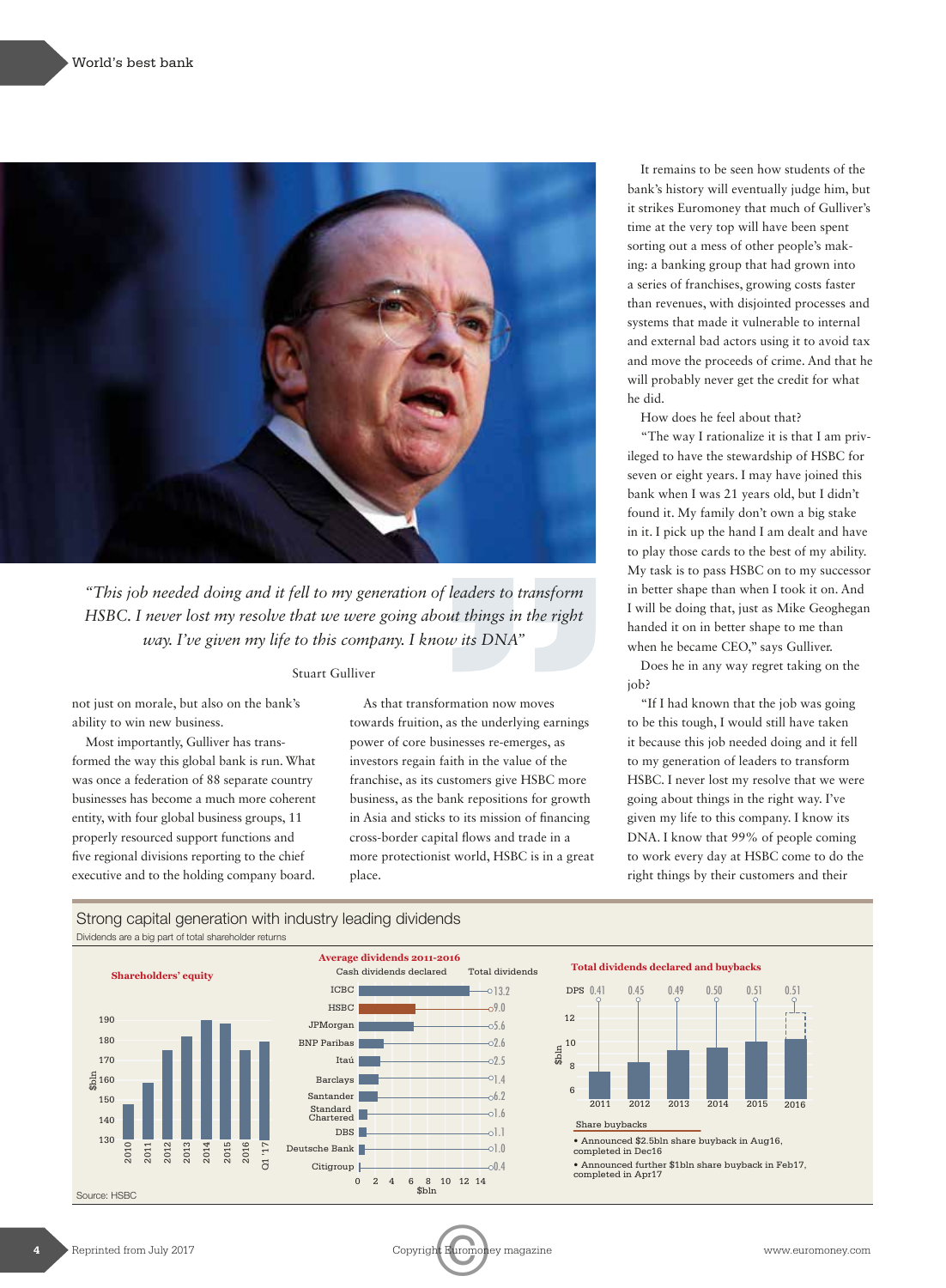"The way I rationalize it is that I am privileged to have the stewardship of HSBC for seven or eight years. I may have joined this bank when I was 21 years old, but I didn't found it. My family don't own a big stake in it. I pick up the hand I am dealt and have to play those cards to the best of my ability"

*whole firm would be just like this, only much bigger and so presumably even more fun. It turned out slightly differently"* . . . . . . . . . .

"I want to work until I am 75 to 80, because I think the best way to stay healthy is to stay busy. I can hardly run HSBC for 28 years"

colleagues. I have had some frustrations that we didn't get much recognition for it. But I knew that I could transform HSBC without stalling it."

Why? "Because I was sort of the 'insider outsider,'" says Gulliver. "I had spent most of my career in global banking and markets."

#### ON THE BRIGHT JUNE DAY IN

London when Euromoney sits down with Gulliver, who has been at HSBC for 37 years, to discuss the shape of one of the small handful of truly global banks still left standing, his sense of history appears attenuated. He tells Euromoney: "I believe that what the group management board has achieved in the last six years is the biggest restructuring in HSBC's 150-year history."

It may sound a slightly grandiose claim. The business mix, after all, is still largely the same as when Gulliver took over. But the model for running it needed profound change.

Gulliver had a ready and steady ally in Flint, who says: "For me the low point in my time here was the realization, which reached

## The wit and wisdom of Stuart Gulliver

*incumbent on any decision" "I imagined that running the Banking Corporation Limited "The chief financial officer of The HongKong and Shanghai did not, in reality, report to the chief financial officer of HSBC Holdings. He used to report to the chairman of The HongKong and Shanghai Banking Corporation Limited and periodically submit financial information as necessary to the bank's 100% shareholder"*

> a crescendo in 2012 with the US Senate Permanent Subcommittee on Investigations' report, that we had not understood that we were not being run to acceptable standards in many places around the world."

Flint, the former group chief financial officer, became chairman of HSBC at the end of 2010 and has worked well with Gulliver, who became chief executive a couple of months later. While Gulliver transformed the running of the bank, the calm, considered and reassuringly Scottish-sounding chairman engaged in the public policy debate about the role of banks and bank regulation.

HSBC was hit by a series of reputational setbacks even after the senate report and the DPA, including revelations that its private bank in Switzerland had helped tax evaders in the mid 2000s. It even got a prominent mention in the Panama papers.

"The important thing is that the executive management team committed to fix what needed to be fixed and got on with that, bringing in new people with new talents without diluting the character of that leadership team. For the board, for regulators and policymakers, the key was to be comfortable

*"When you look around the banking industry and consider its history, there are examples of chief executives who remained in situ far too long, after all the potential replacements among their own generation had left and they became rather isolated, semi-deified figures, with people 10 to 15 years younger reporting to them that want the top job but don't dare to challenge the* 

"There were places where the bank had grown to 17 layers of management. There were managers who had no one reporting to them. And there were managers that basically reported to themselves. Their appraisals were always fantastic"

that HSBC was headed in the right direction, with a management team capable of delivering," says Flint.

The management matrix dominated by geography, which had served HSBC so well for so long, had left too much up to local subsidiaries. "The bank required more central control to analyze data that might reveal bad actors and needed root and branch reform to achieve that," says Flint. "It helped that we did not have to redefine HSBC's core mission, which has always been – and continues to be – to finance cross-border and cross-regional trade and capital flows."

HSBC remains a global universal bank, one of a dwindling number. It has three main business divisions: a commercial bank (CMB) handling trade finance, cash management and payments for corporate customers and lending to them; a global banking and markets business (GBM) intermediating equity, rates and credit for investors, arranging debt and equity finance for issuers and advising on M&A; and a retail and wealth management division with high-street businesses in 36 countries, most notably the UK, Hong Kong and Mexico.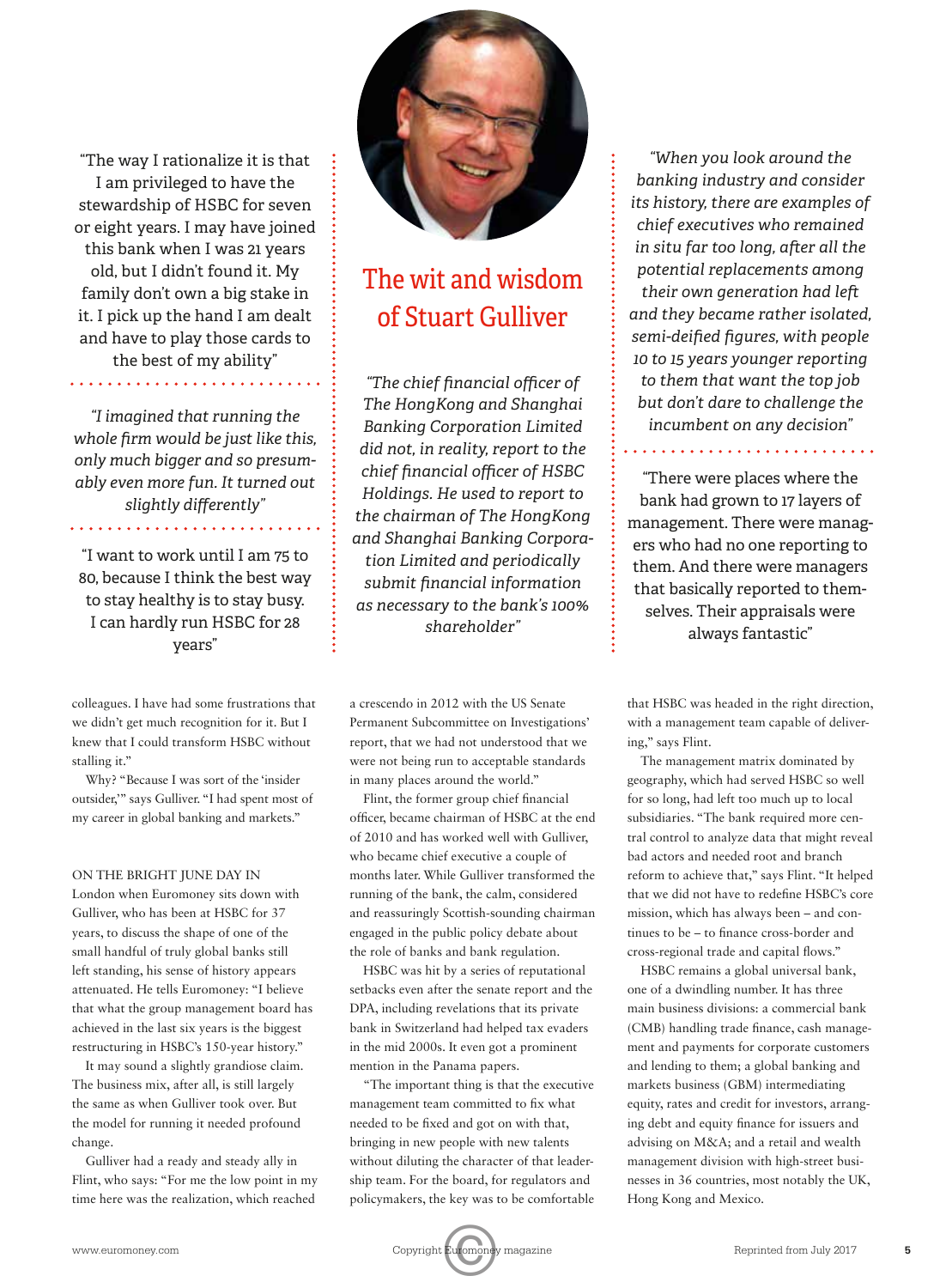

Gulliver with Chinese premier Li Keqiang: In retail banking, HSBC is now making its big play in China's Pearl River Delta, seeking to expand from its base in Hong Kong into a market of 45 million Cantonese speakers with per capita GDP roughly where it was in Hong Kong 25 years ago

It also has a private bank, a much smaller global business and one that at times must seem more trouble than it is worth.

So, what, Euromoney wonders, is the single biggest and toughest change Gulliver and his management team has had to make?

"The biggest transformation has been moving HSBC from a loose federation of stand-alone businesses in which the country heads were 'kings', operating their own franchises, their own IT systems, their own processes for account and credit-card handling, their own internet and digital channels," says Gulliver, "to a group of four truly global businesses, each consistently overseen and properly controlled from the centre, with far fewer systems, much greater economies of scale and each implementing global standards for financial crime risk management."

This is no longer the same institution a large number of career HSBC bankers had sought to make their way in. "There was considerable internal resistance to that change," Gulliver agrees. "But what I have tried to do with the 18-person group managing board that reports to me, is not so much disempower the countries, as to empower the global businesses and the global functions, such as risk, operations and technology, legal, financial crime compliance and so on."

The HSBC Holding company at the top of the group structure used to sit above this



diffuse portfolio of banking franchises like a passive investor, with just a handful of staff in the central legal and financing departments, rather than a fully engaged command centre exercising strategic and operational control.

"The chief financial officer of The Hong-Kong and Shanghai Banking Corporation Limited did not, in reality, report to the chief financial officer of HSBC Holdings," says Gulliver. "He used to report to the chairman of The HongKong and Shanghai Banking Corporation Limited and periodically submit financial information as necessary to the bank's 100% shareholder."

It was a structure born in the bank's early decades – when a smart chap might be sent to run the bank in Malaysia, receiving letters from head office every three or four months by packet steamer. It was like something out of Joseph Conrad. And it had survived too long.

Today, the group leadership team is much expanded, with 80% of group general managers being new appointments since 2011.

Gulliver's aim has been to keep his direct reports – four business, five regional and then the function heads – focused together on a shared mission of transforming the bank. They all know what each other gets paid. It is in a fairly tight range; the only outlier being the head of global banking and markets, reflecting the different pay levels of that particular business.

If the country heads do not report directly to the group CEO, they each report to a regional head who does report to Gulliver.

Samir Assaf, chief executive of global banking and markets at HSBC, says: "It's important to recognize that the country heads still have a very important role. Their job is not only to ensure compliance with global standards on financial crime and to work with local regulators, but absolutely to execute also the whole strategy by building relationships with companies.

"You need business people as country heads, and today it is likely that the country head will come from one of the global businesses, either GBM or CMB."

GULLIVER JOINED THE BANK IN 1980 as a member of its famous group of international officers, ready to go anywhere in the

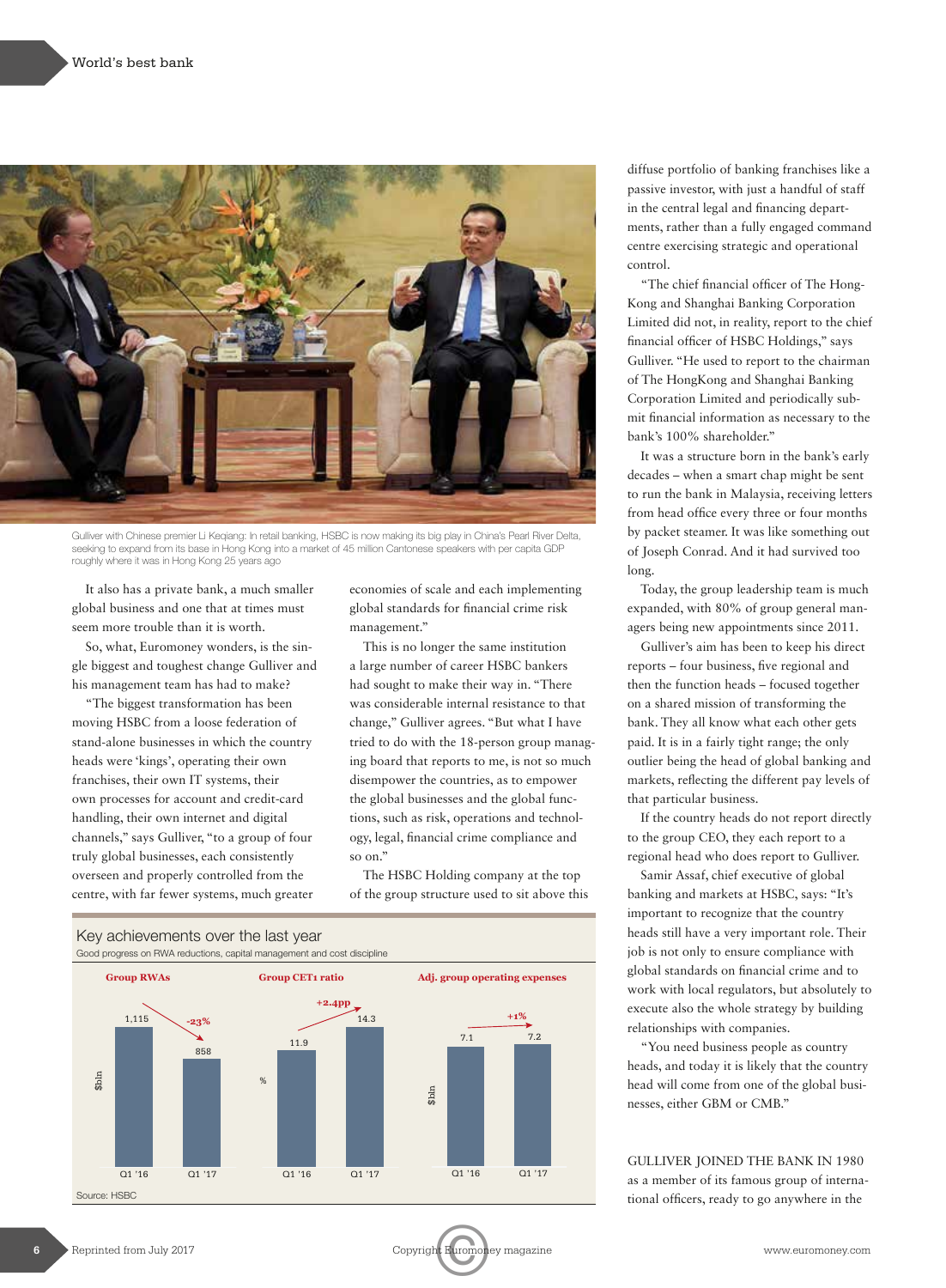world and take on any job at short notice, often living in bachelor messes where they developed a keen esprit de corps.

He worked his way up in treasury and capital markets in Tokyo and London, with stints in the Middle East and Malaysia, before rising to run the Asian and treasury capital markets desks from Hong Kong in the mid 1990s. It was an extraordinarily happy time. "It was such fun that I almost ran into work every morning," Gulliver recalls.

The bank kept throwing more businesses at him to run – including bonds and equities – and for the first time it dawned on him that he might one day rise to the very top. "I imagined that running the whole firm would be just like this, only much bigger and so presumably even more fun.

"It turned out slightly differently," Gulliver admits.

He at least came into the top job equipped with a full understanding of the bank.

Working in treasury made him familiar with the underlying flows derived from a commercial bank handling cash for customers, the foreign exchange needs thrown off by their trade payments and receivables, as well as with managing the bank's own mismatch between surplus deposits and delayed redeployment into funded loan assets.

He did not grow up understanding how

## GBM benefits from early adoption of global approach

HSBC bankers have never had the reputation of ruthless, hard-driving Wall Streeters. One source tells the story of a recent financing for a large emerging market client, a long-standing customer of HSBC, on which the bulge-bracket investment banks swooped. Said client told HSBC it would happily leave a minor syndicate role to the house bank.

For once HSBC declined such an offer, even while the coverage bankers fretted how the client would react. It reacted by giving them a lead left position. The global banking and market division is just starting to perform.

While its peers among the big US and European banks saw corporate and investment banking revenues on average remain flat from 2014 or shrink, they have grown at a compound annual rate of 4.8% inside GBM at HSBC. And its share of global corporate and investment banking revenues has improved from 6.3% in 2014 to 7.5%

in 2016, even though it remains sub-scale in the US.

The division benefits from having been run as a global business before the present group chief executive was appointed in 2011.

"Stuart Gulliver had already begun to run markets as a global business in 2003 and 2004, a process that accelerated for all of global banking and markets after 2006, with strategy driven from the centre, including judgements on people and remuneration," says Samir Assaf, chief executive of global banking and markets.

"I think we have done well. The fact that our trade finance business has stayed steady even as global trade volumes declined, to pick just one example, is remarkable. Our FX proposition for corporates is also remarkable, as is our debt capital markets proposition."

For other businesses, such as the commercial bank, operating as a global business only began in 2011, so the culture of it is

still comparatively new.

But Assaf has no doubts. "In future, I think it is vital that we continue with this cultural change," he says. By the first quarter

of 2017, return on risk weighted assets inside GBM was running at 2.25%. But there is much work still to do before HSBC fully delivers on the promises it gave to shareholders in 2015. And while its bankers will never go full Wall Street, they might have to become a little more pugnacious in their efforts to make their global network pay.

"We are not yet where we want to be with regards to profitability and a consistent return on equity at or above 10%," says Assaf. "But this is a bank where a 1% rise in interest rates could bring in \$2.5 billion of revenue. And even if that does not happen, you will see us become a little more competitive in loan usage. We want to promote more agility and entrepreneurial spirit into the business."

to create the impression of scarcity in an equity capital markets deal, but rather steeped in short-term money market interest rates and currency movements.

While long-serving CEO William Purves was a remote figure, whom Gulliver hugely respects but with whom he had little contact, he learned in the dealing room at the feet of John Gray, the man who wrote the book on balance-sheet management at HSBC, on conservation of liquidity and managing deposits always ahead of loans and who played a key role in the currency board that pegged the Hong Kong dollar.

Euromoney first came to know Gulliver in the 1990s in Hong Kong when reporting on the Asian crisis. In the first frantic weeks after the devaluation of the Thai baht, as markets sank into dysfunction and the much-heralded Asian miracle appeared to implode, Gulliver traded the bank's and customers' risk positions through stress that no one had seen before.

On Friday evenings in those hectic weeks, traders would often gather to swap war stories in the tiny Captain's Bar at the Mandarin Oriental hotel. Gulliver always showed, stood with his schooner, usually with an ironic smile and a pithy joke. He nodded sympathetically as Euromoney rehearsed the end-of-the-world anguish of the bankers we had interviewed that week. "That's right," he assured us, "we're all going to be much better people for having lived through this."

What he was there to do, of course, was not to console Euromoney but rather to send an important message to the markets. This may be tough and unpleasant, but while the chief trader of HSBC, a more important institution than the Hong Kong Monetary Authority itself, can still come for a beer, it is not the end of the world.

The smart sources were already tipping Gulliver back then to head the whole bank one day, calling him one of the smartest bankers of his generation. It was in the years up to this point that he had first conceived the same ambition. Sadly however, decisions above him were now being taken that would mean his time at the top would be devoted to clearing up.

Gulliver soon gained experience and insight into running a global business, as head of markets for the whole group in the first years after the Asian crisis, later as sole head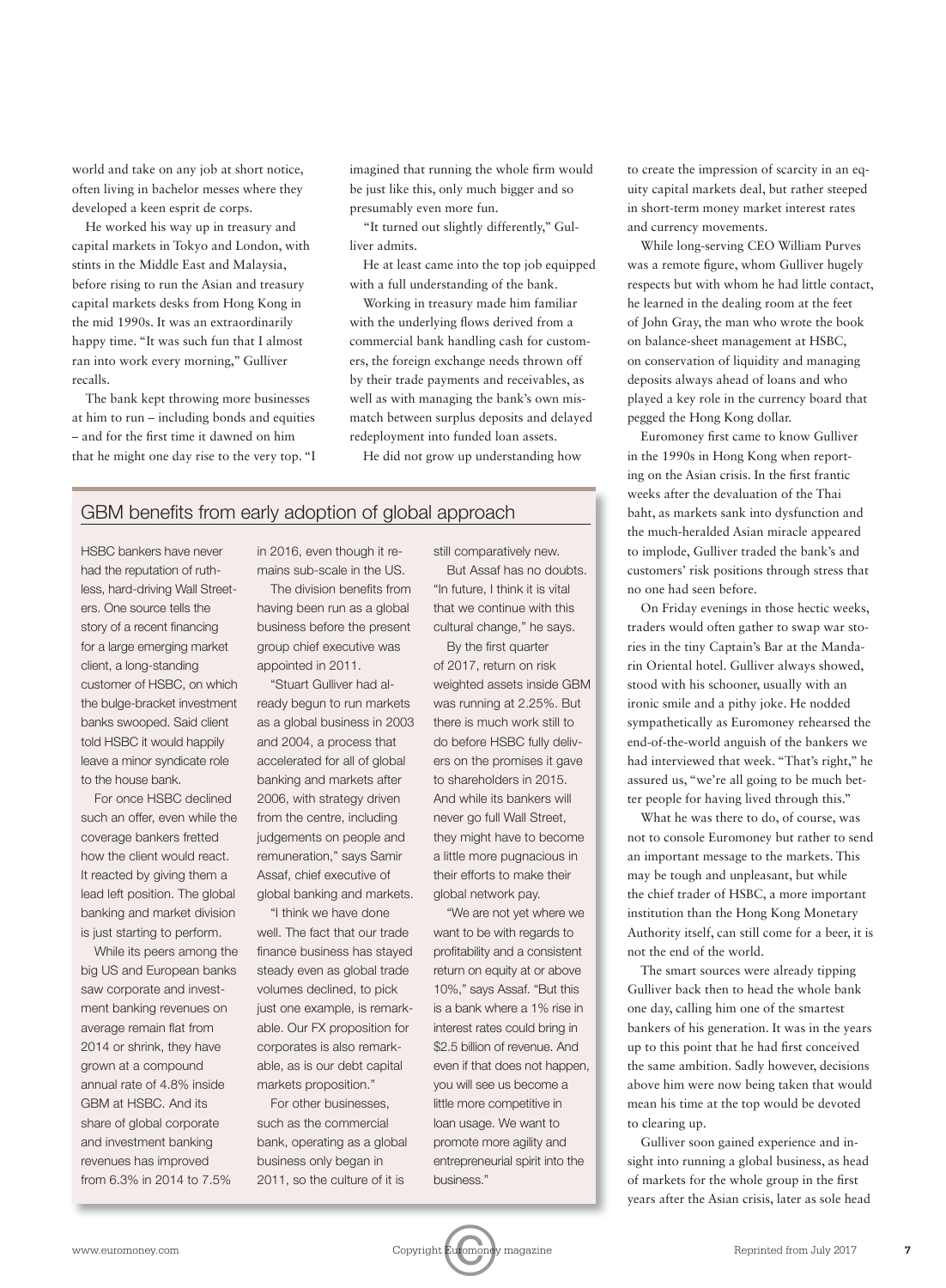of global and banking markets after his higher-ups had insisted on the toecurling experiment of him co-heading the division with ex-Morgan Stanley investment banker John Studzinski, who was brought in amid huge fanfare to build an M&A business… and who soon left.

It was that time in charge of running HSBC's then only truly global business that made Gulliver the insider outsider.

Now in London as the sub-prime crisis broke, his team was able to re-run the entire playbook that had kept HSBC safe during the Asian crisis – get very liquid, very quickly; pull in lines; be vigilant of anyone trying suddenly to fully draw down half-forgotten commitments in obscure geographies or businesses. A battle-tested team kept it safe, despite the losses at Household, the dithering of the Bank of England and HSBC's own unwise steps into conduits and structured investment vehicles, which it could at least preserve and fund on balance sheet when some other banks cut theirs loose after the asset-backed commercial paper market froze.

As CEO, Gulliver arrived determined to move the whole bank away from the franchise model with the country head as king as soon as he could. "Internally, we had a reputation for being very strict on cost control," he recalls, "and yet we had a very high cost base." Gulliver used to joke in investor presentations about the limits of expense savings that could be achieved from further restricting the number of shirts and socks HSBC bankers could put through the hotel laundry on business trips.

It went down well with HSBC bankers, though probably over the heads of some more earnest buy-side analysts wondering if this laundry thing was an accrual item they should somehow integrate into their earnings models.

"It is only now, running businesses as single global verticals, that you can negotiate your procurement in ways that derive full economies of scale,"

## Gulliver trims and refocuses retail but sticks with wealth

Euromoney challenges Stuart Gulliver over his active management of the HSBC portfolio and why he has not exited retail banking in more countries, given that retail banking is a scale business, which HSBC lacks everywhere outside Hong Kong and the UK.

Although it may have a shot at retail banking on an industrial scale in Mexico, it cannot claim that in many of the other 30-odd countries in which it still operates retail banks: Australia, France, Canada, the US, India, Malaysia, Singapore, the UAE and the rest.

"They may make a modest contribution to profit in their own right, but their key contribution comes in asset and liability management by gathering deposit funding. This is a bank that always thinks: 'Deposits first, then loans,'" says Gulliver. "We need the retail banking business in India or Malaysia or the US because it brings in the funding the commercial bank needs to support local currency loans without ever relying on the wholesale markets, which we have seen, can close at any time, at short notice and for unpredictable periods."

Most of these are also, crucially, nations that rely on and promote trade – the traditional starting point of many of HSBC's financial relationships.

In retail banking, HSBC is now making its big play in the Pearl River Delta, seeking to expand from its base in Hong Kong into a market of 45 million Cantonese speakers with per capita GDP roughly where it was in Hong Kong 25 years ago. It is also expanding in Mexico, where it has market

share within sight of the fourth largest bank.

And overseeing a diffuse portfolio has not stopped Gulliver running retail banking according to certain common global standards. HSBC has discontinued over 1,000 products previously sold through the branch network since 2011 and it stopped paying branch staff commissions based on sales everywhere in the world in 2013.

"That had some very interesting impacts in different countries," says Gulliver. "In Hong Kong, we didn't miss a beat. We are the aspirational employer, and local managers easily convinced staff that they would be paid fairly on a mixed scorecard. In Brazil, our revenues initially collapsed. Sales commission is part of the culture and we were the only bank that stopped paying it."

It was not a hard decision to sell out of Brazil in retail. HSBC simply did not have the scale to compete with the top four or five banks in the country. Its network there offered far more value to its eventual buyer, fourth-ranked Bradesco.

Selling when the real was at a low, however, imposed a hit on HSBC's reported earnings in 2016, as did goodwill write offs on Republic National Bank, the private bank founded by Syrian billionaire Edmond Safra and sold to HSBC in 1999.

Republic had quite a colourful client base and HSBC began work on that as soon as Gulliver took over in 2011 but found it could not just exit people's trusts and financial arrangements overnight without giving them a chance to find alternative providers. By last year, there were almost no original Safra clients left and the right thing to do was write off acquisition goodwill to reflect that.

Why bother continuing with private banking when it has been such a source of reputational risk, while contributing less than 5% of group revenues?

"If you deal with the companies of wealthy tycoons as HSBC does and you don't also have a private bank that can help manage their personal wealth when they crystallize it through a sale, say, or an IPO, then rival global banks and investment banks that do offer ultra-high net-worth private banking will take that business and try and reverse down into the corporate business," says Gulliver. "So, in part, private banking acts as a defensive play to protect those corporate relationships."

While it has kept private banking and retail banking in some countries where it lacks scale, Gulliver has not hesitated to sell businesses that no longer fit the portfolio through lack of connection to the rest of the network. HSBC sold its US cards business and its upstate New York branches and has looked for buyers of its bank in Turkey.

For a company sweating under a deferred prosecution agreement with the US Department of Justice, one can readily appreciate its reasons for exiting countries such as Iraq, Pakistan and Kazakhstan.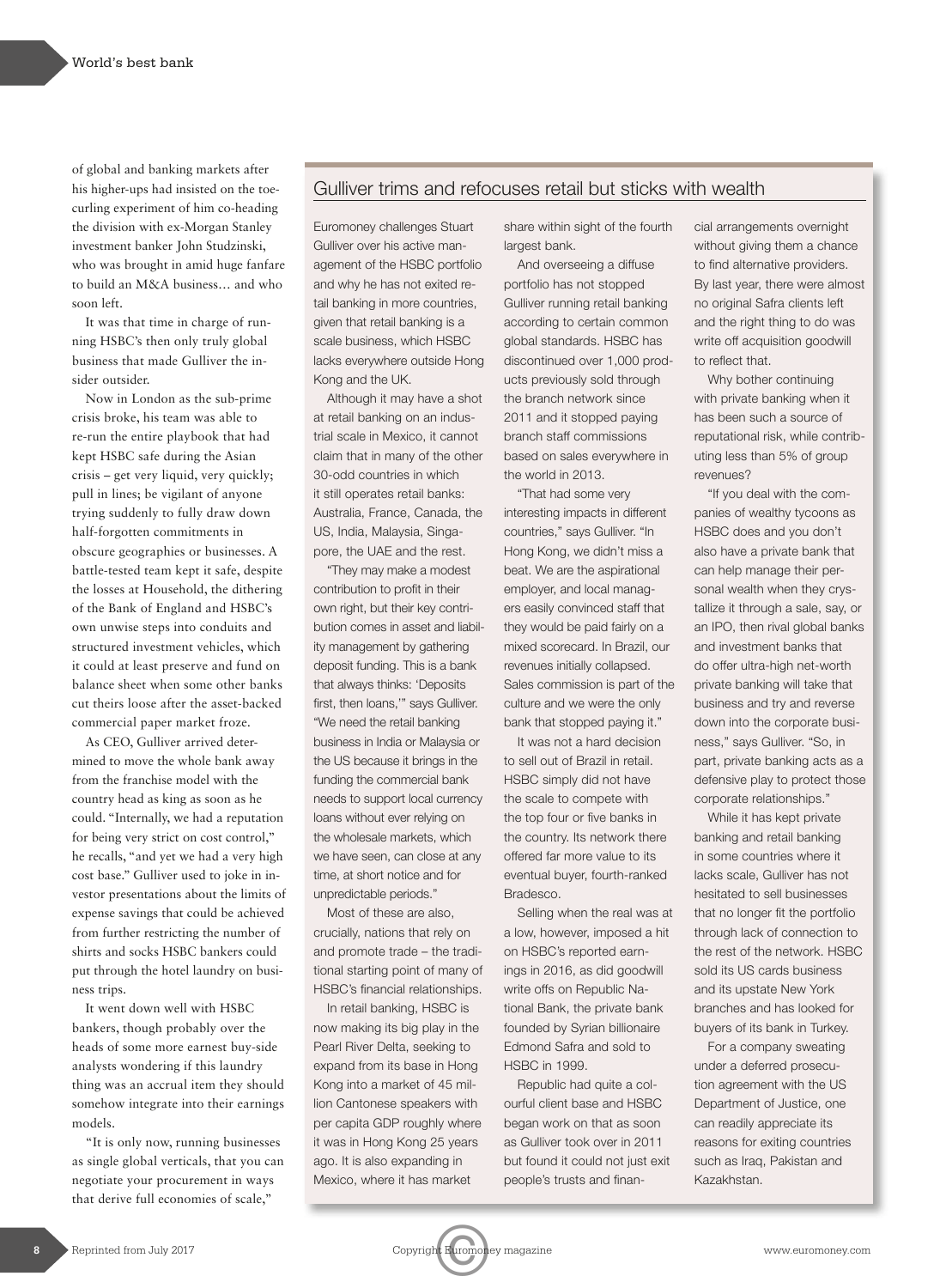Gulliver says. "We used to have countless separate contracts with IT companies, with the people managing our properties, with every supplier in fact."

It was not just inefficient though. Costs ran out of control because the industrial logic had been lost.

Meetings with institutional investors were, he recalls, not easy at first. "You needed to book about two days to explain the bank," Gulliver says, "because it had become a higgledy-piggledy collection of businesses. I would be saying: 'Well in Argentina we do a lot of car loans and also lend to very large companies. Then in the US, we make a lot of sub-prime loans to people.' And investors would be asking: 'What are the common themes? Where are the systems synergies? Where are the risk synergies? What is the logic? You could see them thinking: 'No wonder this thing trades at a conglomerate discount."

John Bond, as group chairman from 1998 when Purves finally retired, and Stephen Green, as CEO, along with the board of HSBC, decided in the wake of the Asian financial crisis that this famously emergingmarket focused bank, which had always run itself conservatively on the basis that in many of the Asian countries where it operated no sovereign or central bank would be big enough to bail it out if it got into trouble, needed more exposure to developed markets and a more balanced exposure to emerging markets.

It sought to reduce its dependence on



*" The banking industry needs unique digital identifiers for everyone engaging with banks; a mandatory, comprehensive and robust register of beneficial ownership that is open to scrutiny; a way to share public and private data"*

Douglas Flint

Asia, its traditional home. This probably seemed like a shrewd continuation of the strategy to hedge against the handover of Hong Kong to China in 1997 by buying Midland Bank in the UK in 1992 and making London its global headquarters.

HSBC became an acquisition machine, hoovering up banks like Credit Commercial de France, Republic National Bank of New



Source: HSBC

York. And most notoriously of all, Household International, justifying the latter on the eye-raising grounds that the sub-prime lender brought it both welcome exposure to the US, as well as invaluable expertise in lending to residents of US trailer parks that the bank could deploy in Asia and the Middle East – where it in fact banked the ruling families of the Middle East and Hong Kong's tycoons.

This was a big mistake. It was the earnings warning from Household at the end of 2006 that signalled the start of a far larger panic than the Asian financial crisis, the subprime debacle that cost HSBC shareholders heavily, led to the launch of a  $£12.5$  billion (\$15.8 billion) rights issue in 2009, and that it might have avoided.

In the years after the Asian crisis, HSBC grew from a bank with 136,000 staff and a \$472 billion balance sheet, to close to 330,000 staff and a \$2.4 trillion balance sheet by the time the sub-prime crisis hit. Even now, just looking at those figures, thinking of a conservatively run bank growing its balance sheet five times over in a decade requires a double take.

There are a few examples of good buys,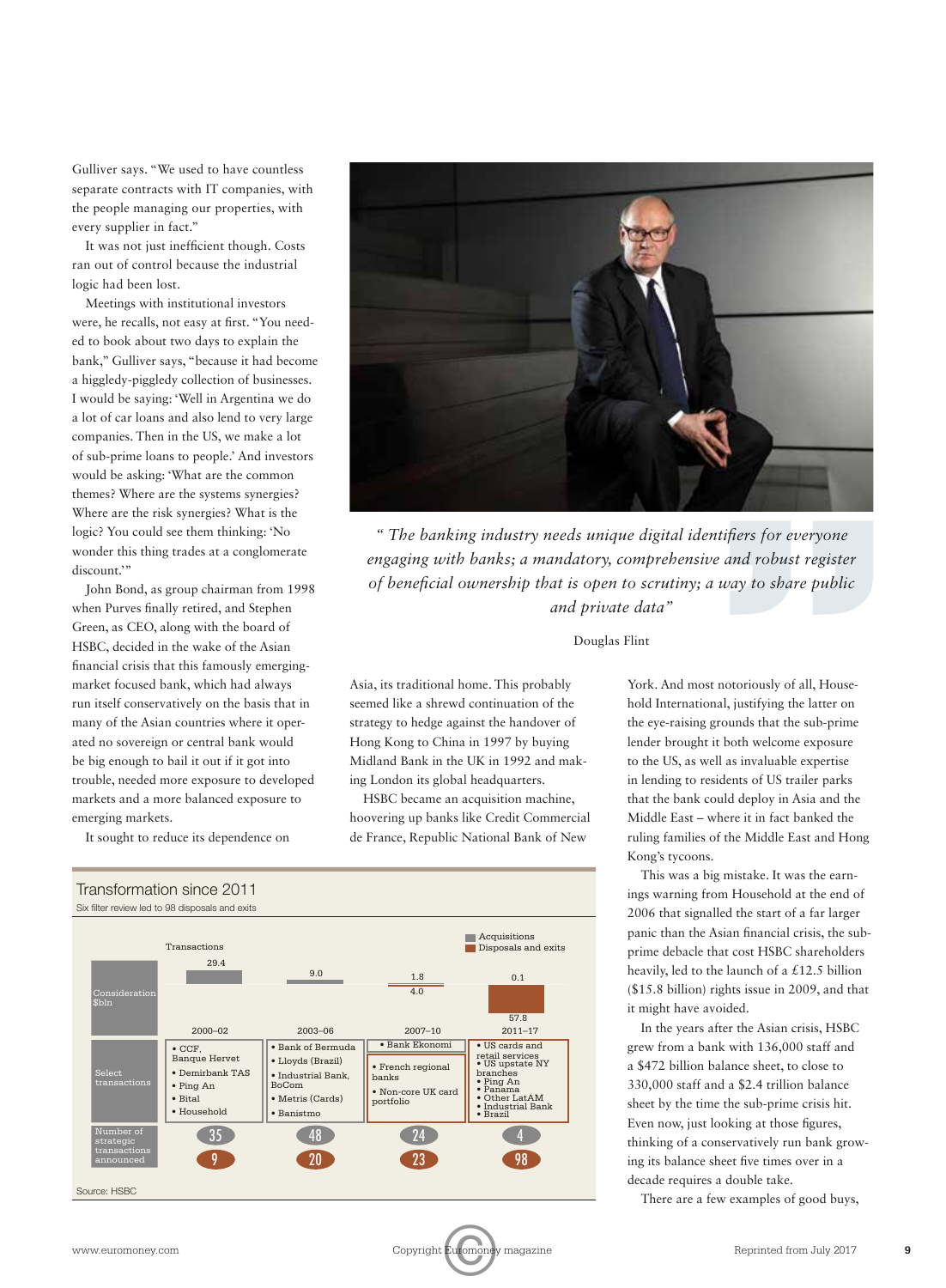

*"The biggest transformation has been moving HSBC from a loose federation of stand-alone businesses in which the country heads were 'kings', operating their own franchises"*

Stuart Gulliver

## GULLIVER CAN BE VERY

of course: CCF for one, which gives it a banking entity in France and now a hedge against a post-Brexit loss of passporting for UK-based bankers selling to European clients.

Ping An proved to be a smart financial investment. HSBC did almost no business with it and Gulliver sold it off during the so-called 'six-filter review' of the business portfolio because it had no strategic connection to the rest of the group. But at least that crystallized substantial value.

However, many of these now look like the wrong acquisitions made at the wrong time and for the wrong price. Worse than that, and unlike the better US bank consolidators rolling up regional banks across the country in the 1990s, such as Banc One, HSBC simply did not have the people, the bed-rock systems or the know-how even to attempt post-acquisition integration.

The world's local bank – a marketing slogan that Gulliver swiftly dispatched – had become, in fact, a good description of where HSBC had gone wrong.

entertaining company. He talks through the de-layering of management at HSBC with a sardonic smile forever tugging at the edge of his mouth. The plan, he says, was that "there should never be more than eight layers of management between me and the most junior revenue producer, and each manager should have at least eight people reporting to them."

What he found was "there were places where the bank had grown to 17 layers of management. There were managers who had no one reporting to them. And there were managers that basically reported to themselves."

He pauses to let that one sink in. "Their appraisals were always fantastic."

It has not all been jolly though. It has often been more like trench warfare.

Fixing a bank is less fun than addressing its strategic challenges – or at least diverting attention away from them – with a supposedly visionary M&A deal or even a break up.

Gulliver's task has been to transform the running of HSBC while staff at the

coal face keep doing a good job for clients, to convince shareholders that there was more value to be had in getting the network to work together than in breaking it up, and to assure regulators that it was not too complex to be managed.

For much of his time as chief executive, a sword of Damocles has hung over him in the DPA with the US Department of Justice, after the \$1.9 billion fine at the end of 2012 to settle the laundering of money for Mexican drug dealers and for dealing with other sanctioned entities.

If it were ever to lose its licences to clear dollars as a US bank, that would be game over for HSBC in its current form. Everybody who works there knows that, not least the chief executive, who also knows that the very global network that is its defining differentiator puts HSBC at risk. It needs to operate in a permanent state of heightened alert.

A terrorist looking to move money from the Middle East, say, to fund an outrage in the US or Europe, is more likely to use a global bank to do it than the local community bank or building society in the target country.

This is where the joke about managers writing their own appraisals stops being funny. Its experiences in Mexico show how HSBC's old structure allowed employees who did not share its governing principles of, for want of a better phrase, British decency, to avoid detection or oversight. Such bad actors tend not to self-report.

"The deferred prosecution agreement hugely hurt the self-esteem of every single person at HSBC," says Gulliver. "People became almost embarrassed to be associated with the bank, and our staff were ashamed, in particular when asked by their families about the organization they worked for.

"By the time the results of the US Senate Permanent Subcommittee on Investigations were reported, we had already exited a number of high-risk countries. We have striven relentlessly to instil new global standards for fighting financial crime. Although we absolutely deserved it, working with a monitor has been tough and made customer acquisition difficult. People are extremely concerned

**10**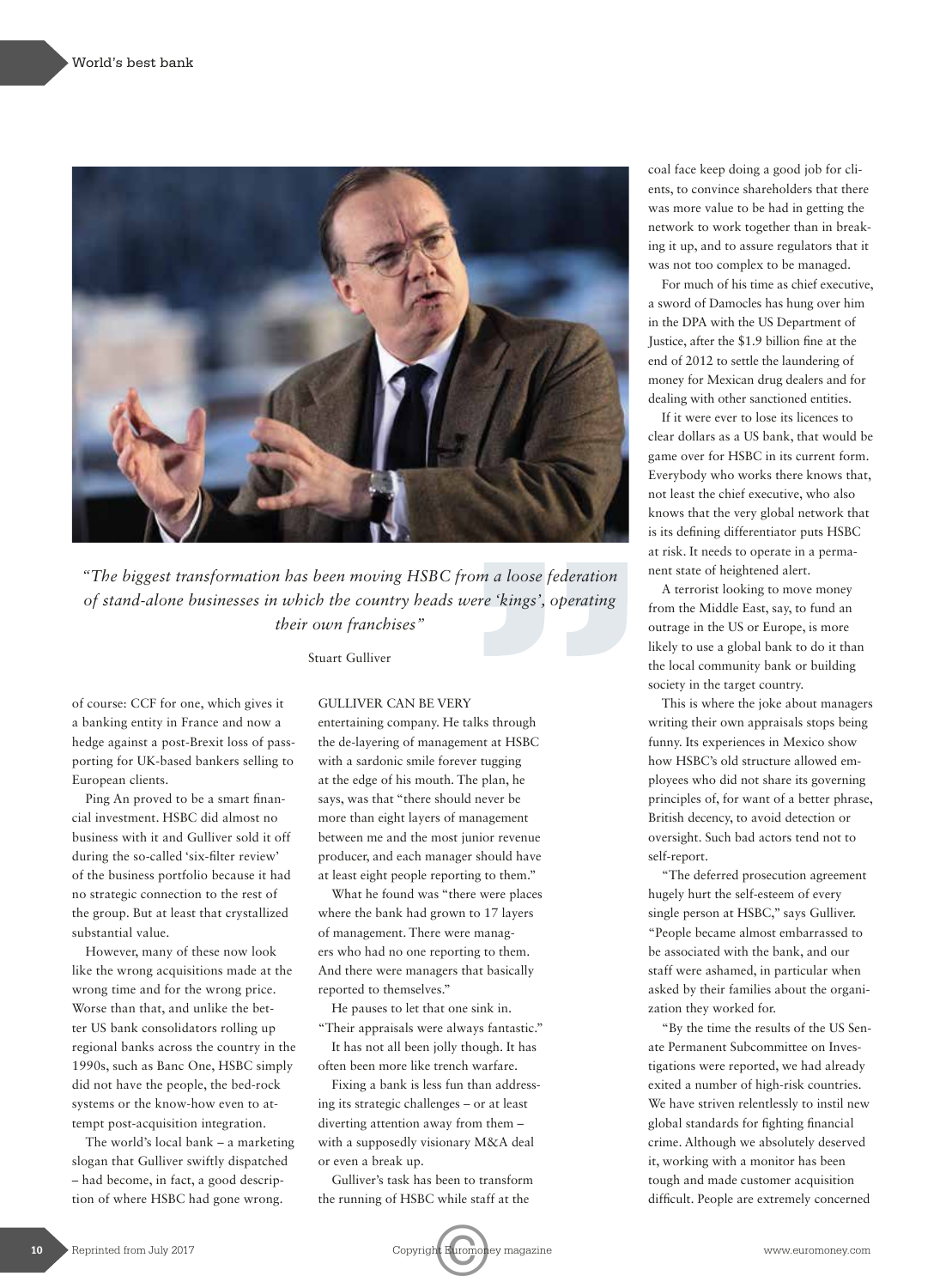about doing anything that might raise even the slightest risk of breaching the DPA.

"The good news," Gulliver says, "is that by better serving our existing clients, we now have the chance to transfer rising revenues direct to the bottom line at limited additional cost."

There is no point feeling sorry for yourself. The buying spree HSBC went on after 1998, to pivot away from Asia and increase exposure to developed markets, had taken it from employing 136,000 people in 1998 to 330,000 in 2007. It had already diluted its famous culture.

The three key challenges – to get a grip on financial crime risk, to improve returns for shareholders and to demonstrate to regulators that HSBC is not too big or too complex to manage – all pointed HSBC in the same direction. The deferred prosecution agreement just added urgency.

## SOME INVESTORS HAVE

criticized HSBC for not pressing home its advantage in having a good financial crisis by picking up stricken rivals on the cheap and expanding market share. It still lacks scale in the biggest investment banking and capital markets fee pool of all: the US. Did it miss the chance to buy, say, Morgan Stanley?

The truth is that HSBC was already struggling to cope with a litany of purchases it made in the years before the crisis.

In the run-up to becoming chief executive, Gulliver had urged a more systematic approach to assessing the strategic fit of new acquisitions to the existing HSBC portfolio. Applied to the putative acquisition of Nedbank in South Africa from Old Mutual, this led HSBC to walk away from that deal in 2010. Refined into the so-called 'six filters', it then backstopped the 97 disposals and country exits Gulliver has overseen since 2011, a process now mostly complete.

Management still had to deliver on the notion first sketched out by Gulliver's predecessor as chief executive, Geoghegan, to join up the group into one HSBC.

"The first thing we had to do was switch to running global businesses," says Gulliver. "Then we said: 'This group now processes credit cards in three ways, not 300. And sorry, no you can't customize that for your country.' Then we lifted that processing into the lowest-cost place to do it."

Gulliver appointed Andy Maguire, a former Lloyds banker and managing partner at Boston Consulting, as chief operating officer of HSBC in 2014 to take charge of operations and IT.

"I was giving so much business to Andy's team at Boston Consulting that I decided it made more sense just to hire him," Gulliver says. "With common processes set around the globe, operations and IT have been the biggest single source of cost savings. Andy has done a fantastic job, and one which regulators, who had previously struggled to attach precise responsibilities to executives within HSBC, have also appreciated."

It does not do, however, to declare victory



Source: HSBC

either on IT or the linked issue of financial crime standards.

"For all industries providing critical public infrastructure as banks do, the nightmare is that systems fail and deny customer access or even worse become corrupted and have amounts extracted," says Flint. "We are doing everything we can conceive of to ensure our systems are strong and that we can respond robustly if there is a problem. The conundrum for the whole banking industry, however, is that when systems were much more siloed, in the days before they were designed for greater customer interaction. they were probably more robust and secure than now when customers want to transact at the touch of a smartphone screen.

"That is why HSBC set up a tech advisory board this year to advise us on whether we are on the right track, how we benchmark against our industry and what technology challenges may be looming in the years ahead."

Similarly, imposing effective group-wide financial crime standards is a never-ending task.

"You can't just put a ribbon round the box and say: 'Job done. As long as we carry on doing this, we will be safe,'" says Flint. "Bad actors will seek new ways to disguise payments, and while our ability to analyze large quantities of data, search for suspicious patterns and go out and identify wrong-doing is now much greater, we can only search our own data. Bad actors will often break up transactions across multiple parties and jurisdictions. The banking industry needs unique digital identifiers for everyone engaging with banks; a mandatory, comprehensive and robust register of beneficial ownership that is open to scrutiny; a way to share public and private data; then a way to apply to all this human intelligence that understands how bad actors think.

"Individual banks and the entire system still have much work to do."

SOME QUESTIONS CONTINUE TO DOG senior management, and probably will do so for Gulliver and Flint's successors. For example, should HSBC deploy that excess of deposit funding more aggressively into higher-risk assets through the period of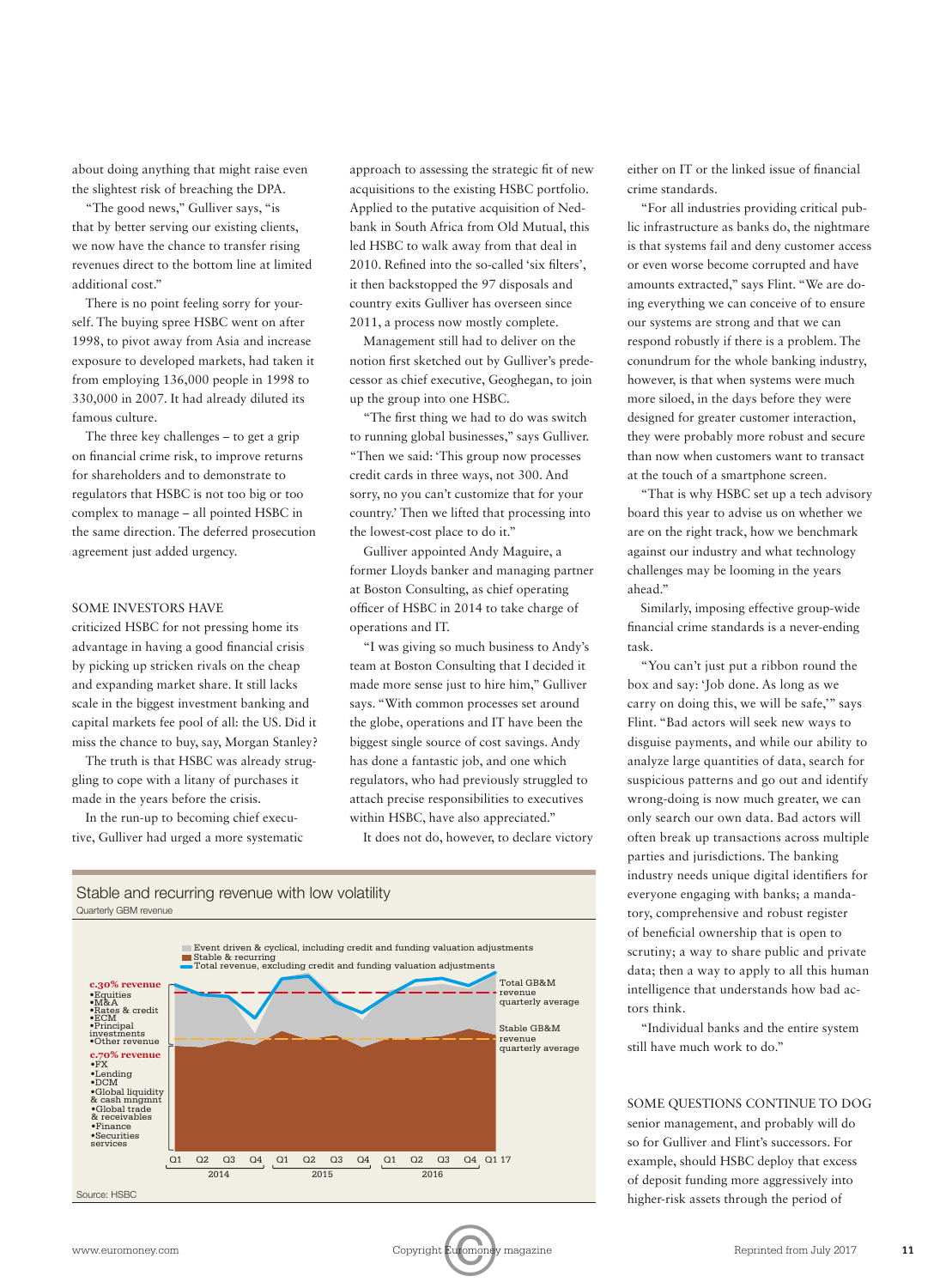low loan growth and suppressed rates, or wait for normalization in the term value of money to boost returns?

"People have criticized us for keeping advances too low and deposits too high," says Gulliver. "When we could only park them in the UK for zero at the Bank of England and so set deposits rates at zero, customers still gave us more because they saw that as an indication of strength. But I won't turn deposits away. I don't ever want to tell customers: 'We don't want your money this week: come back next week, we might want it then."

And having fought to survive the Asian crisis and the sub-prime crisis, the bank's top management is in no mood to listen to outsiders urging a relaxation of underwriting standards. Its loan impairment charges have stayed low, at around 0.4% of total loans last year, against 1.2% on average for peer global banks.

It has recently begun to grow loan volumes modestly, notably in commercial banking in Hong Kong and the UK. But more than any other large bank Euromoney can think of, HSBC is geared to benefit if rates continue to rise in the US, as the Fed suggests, and to pick up in response to robust European growth.

While HSBC still lives in the shadow of the DPA, bank regulators are now sufficiently comfortable with HSBC's exposure to operational, credit and market risk to allow it to return capital to shareholders.

Last year marked HSBC's first share buyback since its foundation in 1865. The stock price had sunk as low as £4.30 in mid 2016, with short-sellers converging amid continuing concerns about a hard landing in China after the currency and stock market falls of 2015 and worries over sustainability of the dividend.

Today, the share price stands at £6.88, with the stock trading roughly at book value, indeed at a premium of 1.2 times tangible book value per share.

Taking a 10-year view of the volatility of pre-tax profit, investors see stability at HSBC, with a range of 0.9 times, compared to 3.6 times on average across a group of global peers including Citi, JPMorgan, Standard Chartered, BNP Paribas, Deutsche Bank and Santander.

The bank reported weak numbers for



the whole of 2016, after taking accounting hits for writing off goodwill on the private banking operations of Republic National Bank it acquired



back in 1999, on currency translation effects from selling its Brazilian retail businesses to Bradesco and on adjustments to the value of its own debt as HSBC's credit spreads improved. But these are the necessary continuing costs that obscure the culmination of a hugely impressive restructuring.

Beneath the headline numbers, good things are happening.

Take, for example, the global banking and markets division, essentially the corporate and investment bank of HSBC. Investment banking earnings across the industry are notoriously volatile and, as such, rightly valued at a discount by investors. But 70% of HSBC's GBM revenues are derived from managing clients' global liquidity and cash management, from financing their trade and receivables, and from FX: all businesses in which it ranks in the top three in the world. This transaction banking revenue has been very stable, even while the 30% derived from event businesses, like M&A and equity capital markets, as well as from trading in equities, credit and rates, has fluctuated.

HSBC bankers have learned to cross sell. Two thirds of GBM clients use it for more than four products; one quarter use it for six or more, which has a big multiplier effect on revenues. And the number of GBM clients



in this category has shown a compound annual growth rate of 8% since 2014, while the number using it for just one has fallen at -6% compound.

There is also a bit of a moat around this business. Half of GBM's revenues come from clients that deal with it in four or more regions of the world. Having quit countries that do not trade much, that operate closed economies or raise concerns about financial crime risk, HSBC's slightly shrunken network across Asia, Europe, Middle East and Africa, North America and Latin America still covers 90% of world trade and capital flows

Only Citi competes at this breadth; maybe BNP Paribas; JPMorgan and Bank of America, not so much. That is a big chunk of revenues simply not available for most of the world's other big banks.

Gulliver's restructuring efforts have been focused on preserving this network, the bank's historic legacy as the trade financier of the British empire, what insiders sometimes refer to in shorthand as "1865 and all that".

Resisting calls to break up what had begun to look like an unmanageable conglomerate was vital. Gulliver has fought to reset investor expectations for HSBC to emphasize the value of the network coming through most obviously in market share

**12**